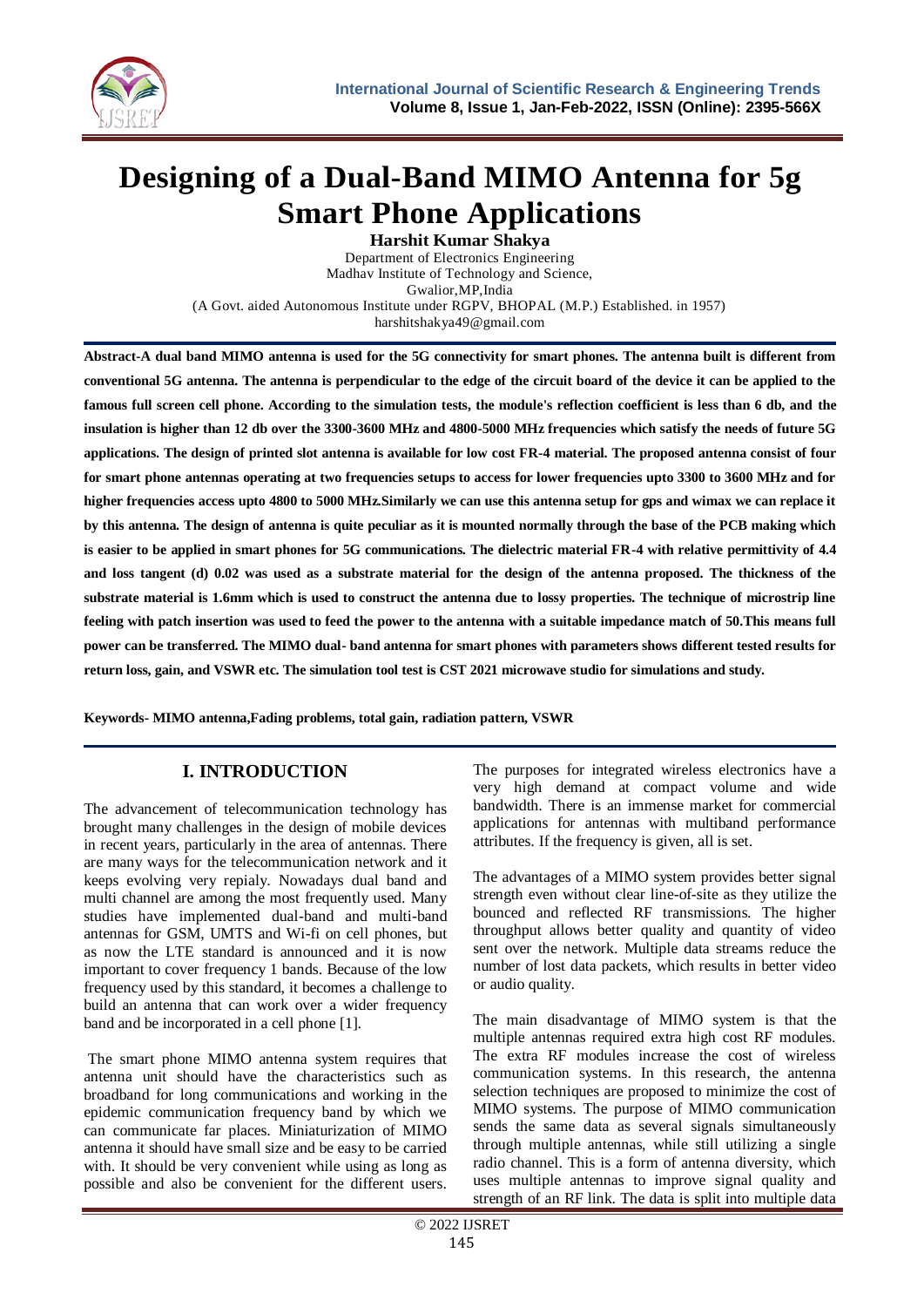

streams at the transmission point and recombined on the receive side by another MIMO radio configured with the same number of antennas.

A large number of research papers focused on the design of multiband antennas, the most common techniques of which were etching slots on the radiating patch or ground plane. Steps must be taken when etching patch slots as it reduces the effective aperture of the radiation resulting in lower gain values. Alternatively, the antennas can operate on the10.5 and 12Mhz frequency bands in all mobile phone application frequency bands with a return loss of less than -10db.

The pentagonal patch antenna is most common used antenna in smart phones now days, due to its less cost and most efficient antenna for smart phones. The pentagonal patch antenna is simulated at 5.8GHz frequency which is useful for WI-MAX applications.

The pentagonal antennas are considered as the most common types of antennas due to their obvious advantages of light weight, low cost, low profile, planar configuration, easy of conformal, superior portability, suitable for arrays, easy for fabrication, and easy integration with microwave [2].



This is the figure of mostly used pentagonal antenna in smart phones. It also used in high- speed digital PCB designs, where signals need to be routed from one part of the assembly to another with minimal distortion, and avoiding high cross-talk and radiation.

# **II. EXISTING SYSTEM**

Antennas used before are capable of working in the unique application of frequency. MIMO systems focused on basic spatial diversity - here the MIMO system was used to limit the degradation caused by multipath propagation. However this was only the first step as system then started to utilize the multipath propagation to advantage, turning the additional signal paths into what might effectively be considered as additional channels to carry additional data.

## **III. PROPOSED SYSTEM**

The telecommunication technology is moving in very fast track due to which most of world is moving through the age of connectivity, new technologies and apps and games evolving each day, connecting people with help of technologies and artifacts. The amount of data collected is growing along with the demands of a rising innovative society, smarter and better services. The exponential increase of the number of connected devices, as well as the amount of data traffic generated, is anticipated in the coming years.

The fifth generation of mobile communications (5G) is aimed at adapting to this technological change, offering an improvement in capability, coverage, accessibility, energy efficiency, and cost savings as opposed to the 4G. The 5G networks would allow connectivity from the most densely populated to the most remote locations everywhere, stationary or moving, and its implementations can be grouped. MIMO is effectively a radio antenna technology as it uses multiple antennas at the transmitter and receiver to enable a variety of signal paths to carry the data, choosing separate paths for each antenna to enable multiple signal paths to be used. MIMO antenna can be used as low-power and low-cost communications, usually includes connecting hundreds of small sensors, and has common applications in agriculture, robotics, smart homes or smart cities.

Mission- critical services include high performance, low latency, high reliability and safety features and have application in autonomous vehicles, drones, and other critical applications. Enhanced Wireless Broadband applies to systems with high latency, broad coverage and quicker internet access. This is capable of operating in 4 frequency bands and as built in by one antenna, for 3 applications. Miniaturization is performed in pentagon shaped, optimistically constructed to achieve the minimum return loss over the frequency.

To use multiple antenna at same time many problems occurs these problems are as follows:

 **Fading problems**Caused by Caused by constructive and destructive waves can be removed by adding more antennas with different signal levels.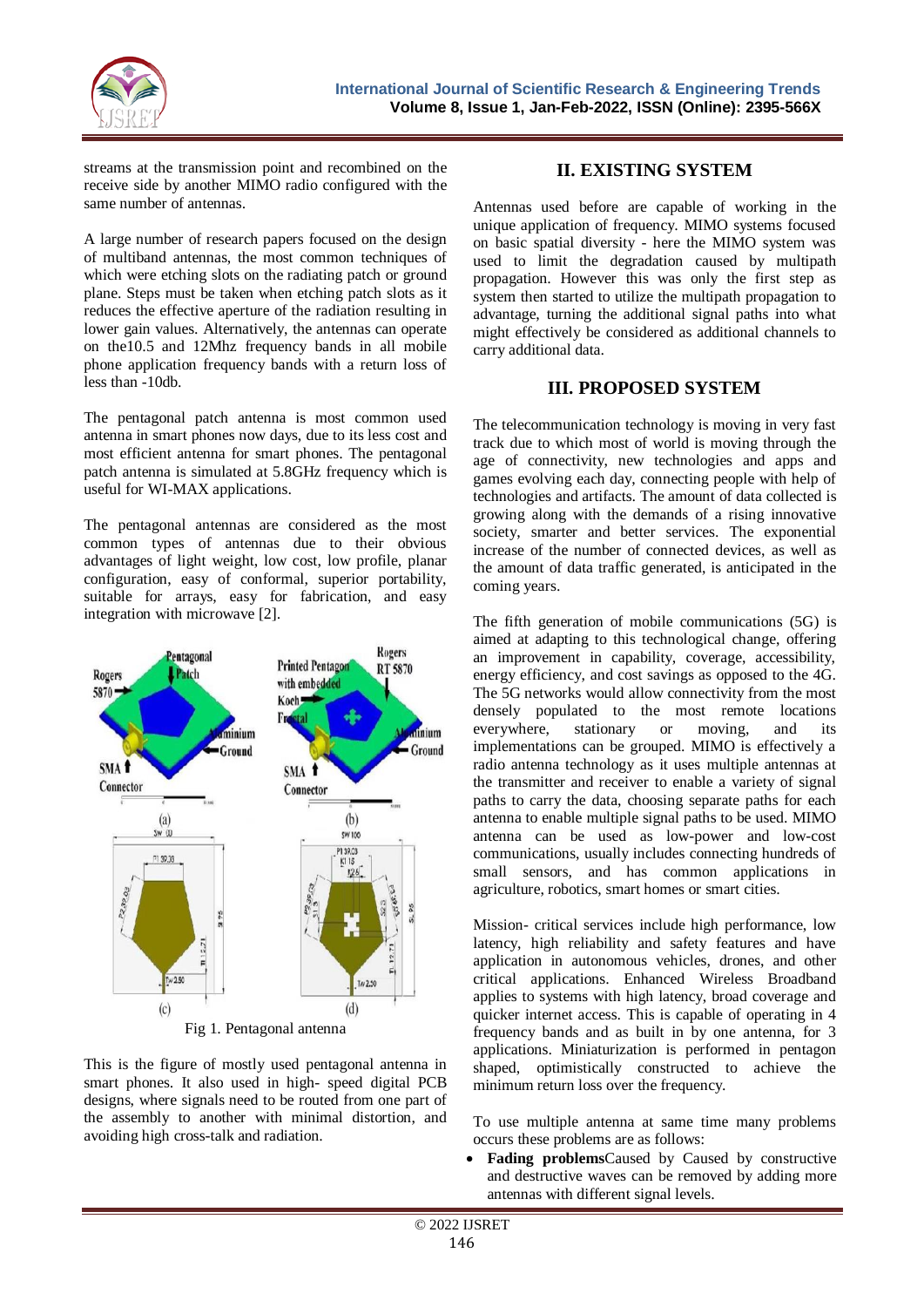

- **Maximum ratio combining** Gives a combining effect reducing destructive wave. The waves are formed in Digital environment
- **Deep wave covering** More antennas can be added, incase two antennas are in deep wave, the third will cover. Maximum ratio combining can also be taken as a factor.
- **Mutual coupling** Adding more antennas increases planes but also start to fade each other.
- **Radiation pattern distortion** Radiation pattern maybe distorted by the current induced in 2nd antenna

#### **1. Factors affecting MIMO base stations:**

Space-division multiple accesses (SDMA) uses directional or smart antennas to communicate on the same frequency with users in different locations within range of the same base station. To reduce millimeter effects, massive MIMO – Base Station are used. The small antennas transmit bits of data simultaneously in a process called beam forming. This is more efficient than 4G-Base Station as signal is not transmitted over a large area which consumes more power. The Base Station server will calculate the best route to reach each wireless device. Multiple antennas will work together beams to reach that device.





# **IV. DESIGN PARAMETERS**

#### **1. Antenna size:**

The Chu-Harrington limit (In electrical engineering and telecommunications the Chu– Harrington limit or Chu limit sets a lower limit on the Q factor for a small radio antenna. The theorem was developed in several papers between 1948 and 1960 by Lan Jen Chu, Harold Wheeler, and later by Roger F. Harrington) sets the minimum size of an antenna. A little smaller than  $1/3$  wavelength in its widest dimension.

For a small antenna the Q is proportional to the reciprocal of the volume of a sphere that encloses it. For any given frequency, bandwidth and efficiency the Chu-Harrington limit gives the minimum size of the antenna Part of this

theory deal with polarization. It is stated that orthogonal polarizations are independent, so restricting ourselves to only one polarization will increases the size of the antenna.

#### **2. Separation &Power Pattern:**

When two antennas as are very widely separated the coupling between them is given by the path loss equation:

#### **Coupling = L** + **G1** + **G2** (dB)

G1 is the gain of antenna 1 in the direction of antenna 2 G2 is the gain of antenna 2 in the direction of antenna 1 L is the path loss between them, given by  $32.4 + 20\log 10$  $(f MHz) + 20log10$  (D KM)

- The proposed antenna is designed on the side of the PCB to meet the trend of modern ultra smart phones.
- The single antenna designed can be operated at the bands of 3300 - 3600 MHz and 4800 - 5000 MHz
- The height of the edge frame is kept 5mm.
- The area of the side frames is 3.9 mm x 17 mm.
- The system circuit board is selected to have an area of 130mm x 74mm.
- The substrate is FR-4 lossy with a thickness of only 0.8mm (loss tangent 0.02).
- The radiation part is L-shape stub at the back.
- Used for high frequency impedance matching.
- The expected S-parameters are under -6 dB.

## **V. SOFTWARE DESCRIPTION**

CST Studio Suite® is a high-performance 3D EM analysis software package for designing, analyzing and optimizing electromagnetic (EM) components and systems. Electromagnetic field solvers for applications across the EM spectrum are contained within a single user interface in CST Studio Suite. The solvers can be coupled to perform hybrid simulations, giving engineers the flexibility to analyze whole systems made up of multiple components in an efficient and straightforward way.

Co-design with other SIMULIA products allows EM simulation to be integrated into the design flow and drives the development process from the earliest stages. Common subjects of EM analysis include the performance and efficiency of antennas and filters, electromagnetic compatibility and interference (EMC/EMI), exposure of the human body to EM fields, electro-mechanical effects in motors and generators, and thermal effects in high-power devices.

CST Studio Suite is used in leading technology and engineering companies around the world. It offers considerable product to market advantages, facilitating shorter development cycles and reduced costs. Simulation enables the use of virtual prototyping. Device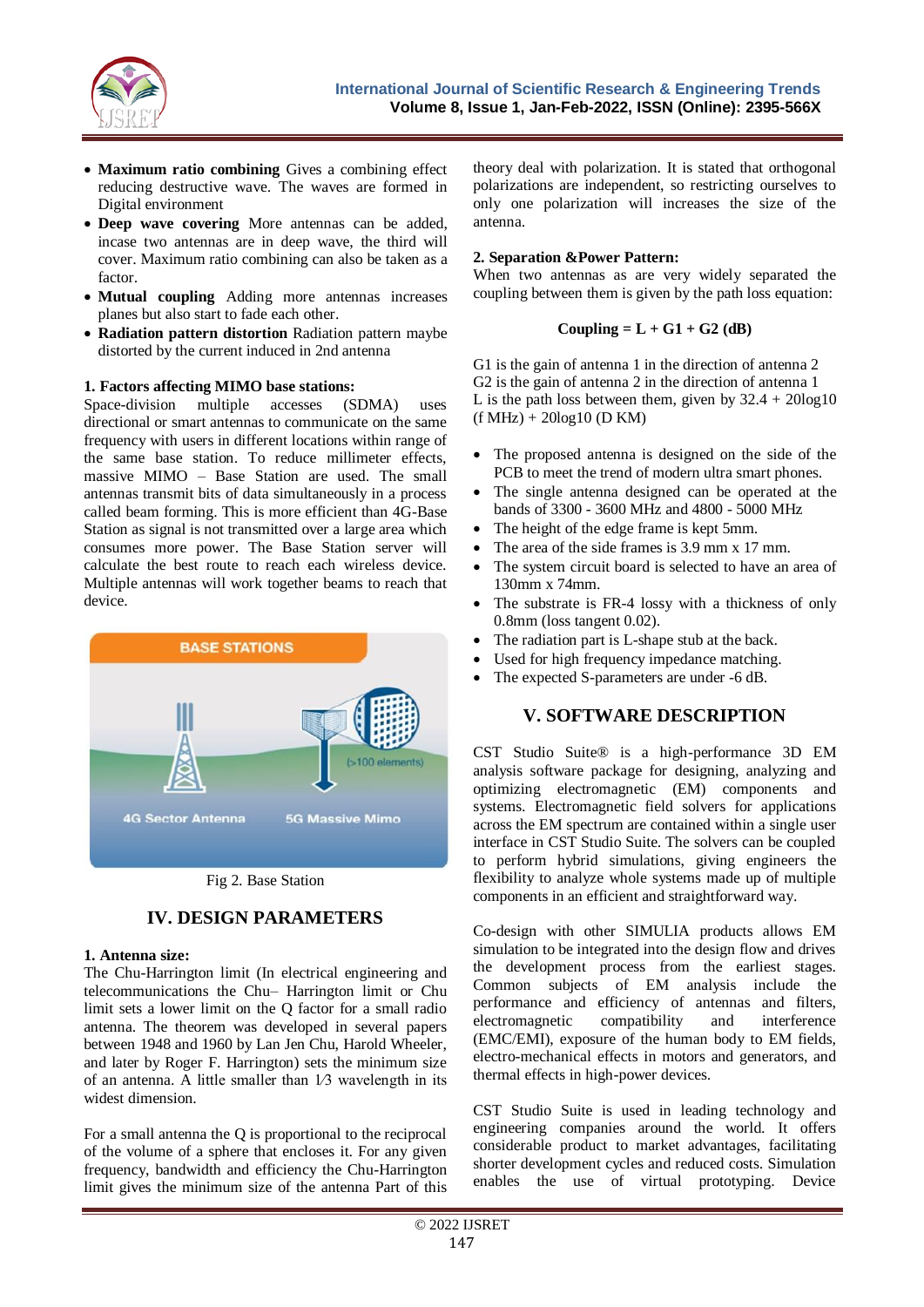

performance can be optimized, potential compliance issues identified and mitigated early in the design process, the number of physical prototypes required can be reduced, and the risk of test failures and recalls minimized.



Fig 3. Design and Characteristics of Antenna.

# **VI. SIMULATION RESULTS**







Fig 5. CST Design (Antenna).



Fig 6. CST – Discrete Edge Port.



Fig 7. CST Result.

# **1. Total Gain:**

In a receiving antenna, the gain describes how well the antenna converts radio waves arriving from a specified direction into electrical power. When no direction is specified, gain is understood to refer to the peak value of the gain, the gain in the direction of the antenna's main lobe. In case of MIMO antenna the antenna gain after transmission would we equal to the shown in fig. Antenna Gain describes how much power is transmitted in the direction of peak radiation to that of an isotropic source.[8]

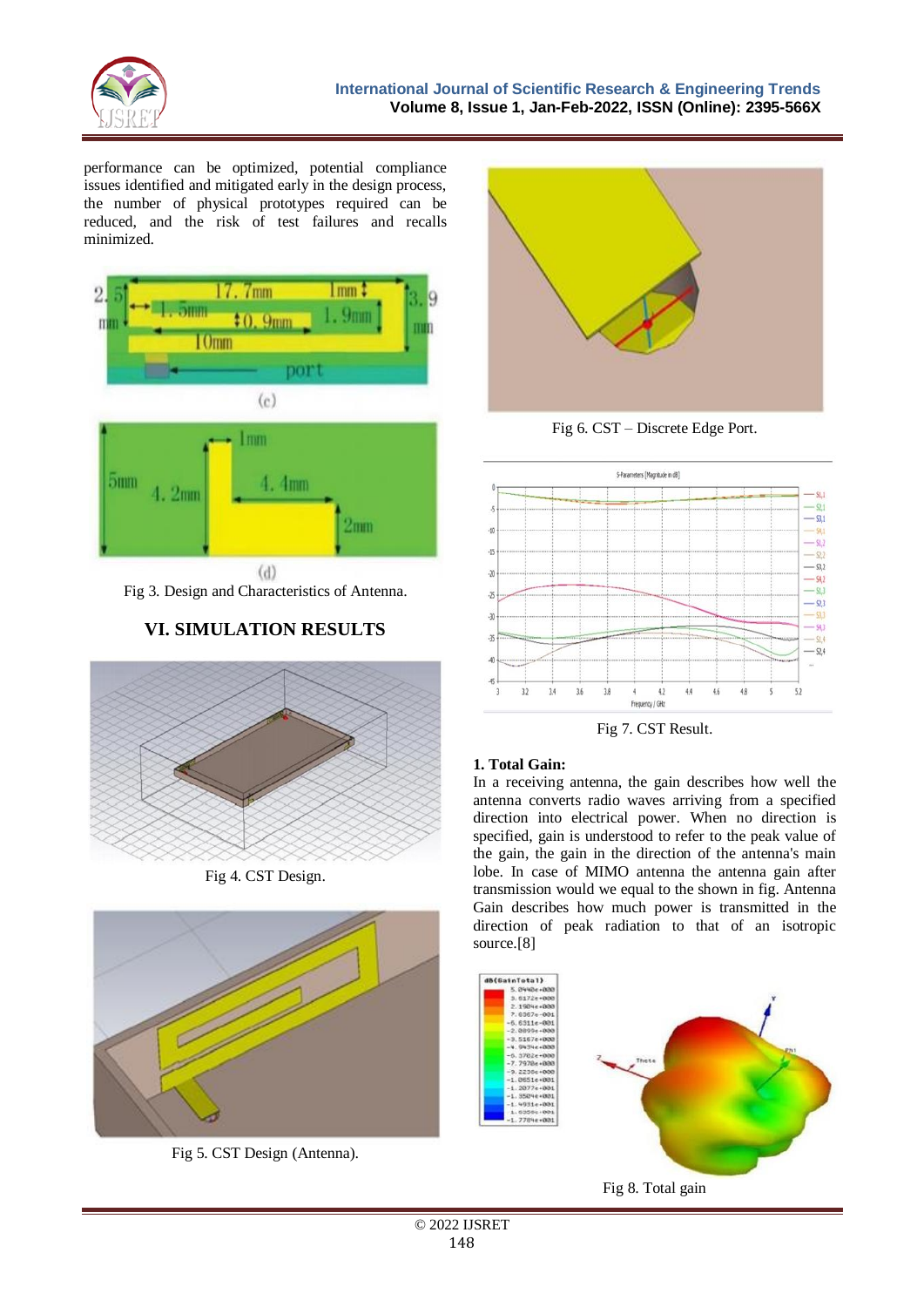

#### **2. Radiation Pattern:**

In the field of antenna design the term radiation pattern (or antenna pattern or far-field pattern) refers to the directional (angular) dependence of the strength of the radio waves from the antenna or other source. Radiation pattern is the variation of the power radiated by an antenna as a function of the direction/angle away from the antenna. This power variation as a function of the arrival angle is observed in the antenna's far field. [9]



Fig 9. Radiation pattern

# **VII. VOLTAGE STANDING WAVE RATIO (VSWR)**

To measure of how efficiently radio-frequency power is transmitted from a power source, through a transmission line, into a load (for example, from a power amplifier through a transmission line, to an antenna). In an ideal system, 100% of the energy is transmitted. VSWR is a function of the reflection coefficient which is described by the ratio of voltage reflected from the antenna to the voltage delivered to the antenna.[7]



# **VIII. USER HAND EFFECT**

In motion-sensing interaction with large displays through bare hands, we can observe that users alternate their hands and move their bodies frequently. What cause such actions and how these actions affect free hand interaction results are less systematically investigated.

To address this gap in knowledge, we conducted studies on Pointer-Acceleration (PA)-based free hand interactions of target selection and found that (1) users made more frequent hand alternations when selecting small targets with large movement amplitudes, as in such cases users were not only affected by observable arm fatigue, but were alsoalternation led to the hand orientation effects: target selection on display areas at the operating hand's side was more efficient and accurate than that at the opposite side.

Antenna's performances will be reduce by 18% if the human hands are in close proximity. 4 antennas not practically efficient as smart phones remain mostly in the user's hand. Same issue comes with 6x6 MIMO design. 4x4 MIMO design has the least User Hand Effect.[13]



Fig 11. User hand effects in smartphones

# **IX. ENVELOPE CORRELATION COEFFICIENT (ECC)**

Envelope Correlation Coefficient tells us how independent two antennas' radiation patterns are. So if one antenna was completely horizontally polarized, and the other was completely vertically polarized, the two antennas would have a correlation of zero. Similarly, if one antenna only radiated energy towards the sky, and the other only radiated energy towards the ground, these antennas would also have an ECC of 0. Hence, Envelope Correlation Coefficient takes into account the antennas' radiation pattern shape, polarization, and even the relative phase of the fields between the two antennas.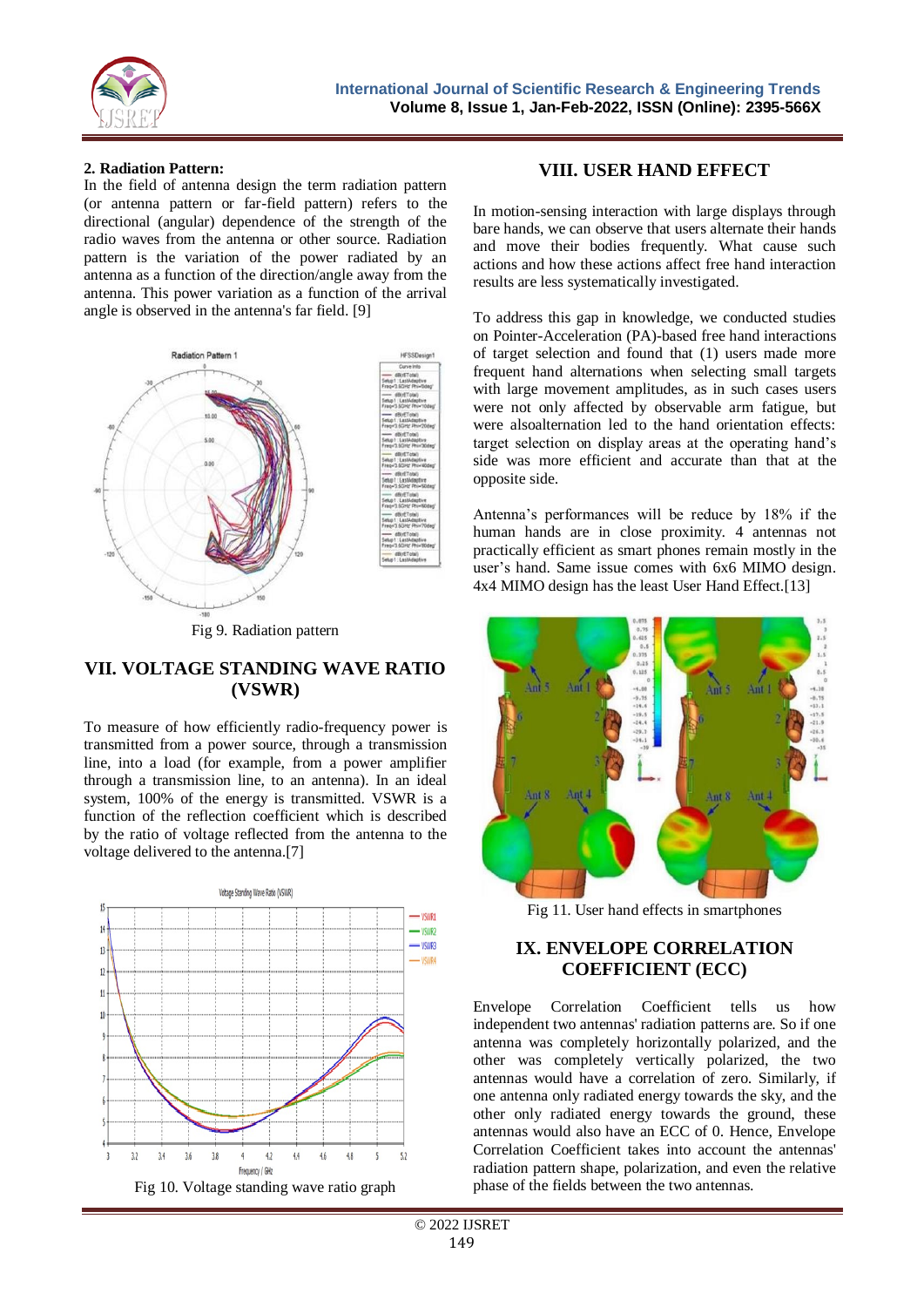

To get the mathematical formula for ECC, let's define the radiation pattern mathematically as a vector function in spherical coordinates. We'll call the radiation pattern  $\overline{F_1(\theta, \phi)}$  (the line on the top means it is a vector function), and we can write the radiation pattern as:

$$
\overline{F_1(\theta,\phi)} = F_{1\theta}(\theta,\phi) \cdot \overline{a_\theta} + F_{1\phi}(\theta,\phi) \cdot \overline{a_\phi}
$$
 (1)

In (1),  $(\theta, \phi)$  represents the spherical angles (elevation, azimuth),represents a unit vector in the theta direction, and  $\overline{a_{\phi}}$  represents a unit vector in the phi direction. Equation (1) is a mathematical representation for a vectorvalued function defined over the sphere. The vector notation represents the polarization of the Electric Field.

Note also that  $F_{1\theta}(\theta, \phi)$  and  $F_{1\phi}(\theta, \phi)$  are complex functions; the angle of the complex value represents the relative phase of the radiation pattern at each point.

The envelope correlation coefficient is written mathematically in Equation (2):

$$
\rho_e = \frac{\int \int \overline{F_1} \cdot \overline{F_2^{\star}} d\Omega^2}{\int \int |\overline{F_1}|^2 d\Omega \cdot \int \int |\overline{F_2}|^2 d\Omega}
$$
 (2)

That's a lot of math. Rewritten in English, Equation (1) simply says the antenna's radiation pattern varies over a sphere (that is, it will vary in different directions from the antenna) and have an associated polarization (this is the vector part - the direction of the E-field). Equation (2) is a measure of how correlated two different antennas' radiation patterns are. If they are the exact same (so that F1=F2), the correlation coefficient would be 1.0. If they are completely independent, the correlation would be 0.

**X. COMPARISON OF ECC**



Fig 12. Envelop Correlation coefficient of (a)4X4 MIMO (b)6X6 MIMO

For both Low Band and High Band, ECC of 4x4 MIMO antenna is least compared to 6x6 MIMO antennas. Which is desired in practical field and 4x4 antennas is commercially efficient as well.

|                  | 4x4 MIMO | 6x6 MIMO |
|------------------|----------|----------|
| Low Band         | 0.01     | 0.03     |
| <b>High Band</b> | 0.001    | 0.01     |

## **XI. ANTENNA EFFICIENCY**

Antenna Efficiency is the ratio of power radiated (Prad) by the antenna to the power supplied (Ps) to the antenna. The efficiency of an antenna is usually measured in an anechoic chamber where an antenna is fed with some power and the strength of the radiated electromagnetic field in the surrounding space is measured.

Antenna *Efficiency* = 
$$
\frac{P_{RAD}}{P_T}
$$
 %

An ideal antenna has 100% antenna efficiency i.e., it transmits all the power fed to it. But in the real world, a good antenna radiates only 50 to 60% of power supplied to it.

|                  | <b>4x4 MIMO</b> | 6x6 MIMO |  |
|------------------|-----------------|----------|--|
| Low Band         | 85%             | 65%      |  |
| <b>High Band</b> | 53%             | 78%      |  |

#### **1. Low Band:**

For 4x4 MIMO the average efficiency in Low Band is around 85% and for 6x6 MIMO is 65% approximately.

#### **2. High Band:**

While in high band it is 53%, and 78% respectively.

# **XII. CONCLUSION**

A dual-band (4 antennas) MIMO array for 5G smart phone applications is proposed.The proposed antenna is located on the side frame, to create a full screen smart phone antenna design.Its ECC offers the best results.

It is the most efficient for Lower Bands, but the Higher Band efficiency can be improved by simple design changes following the 6x6 antenna design.To achieve a